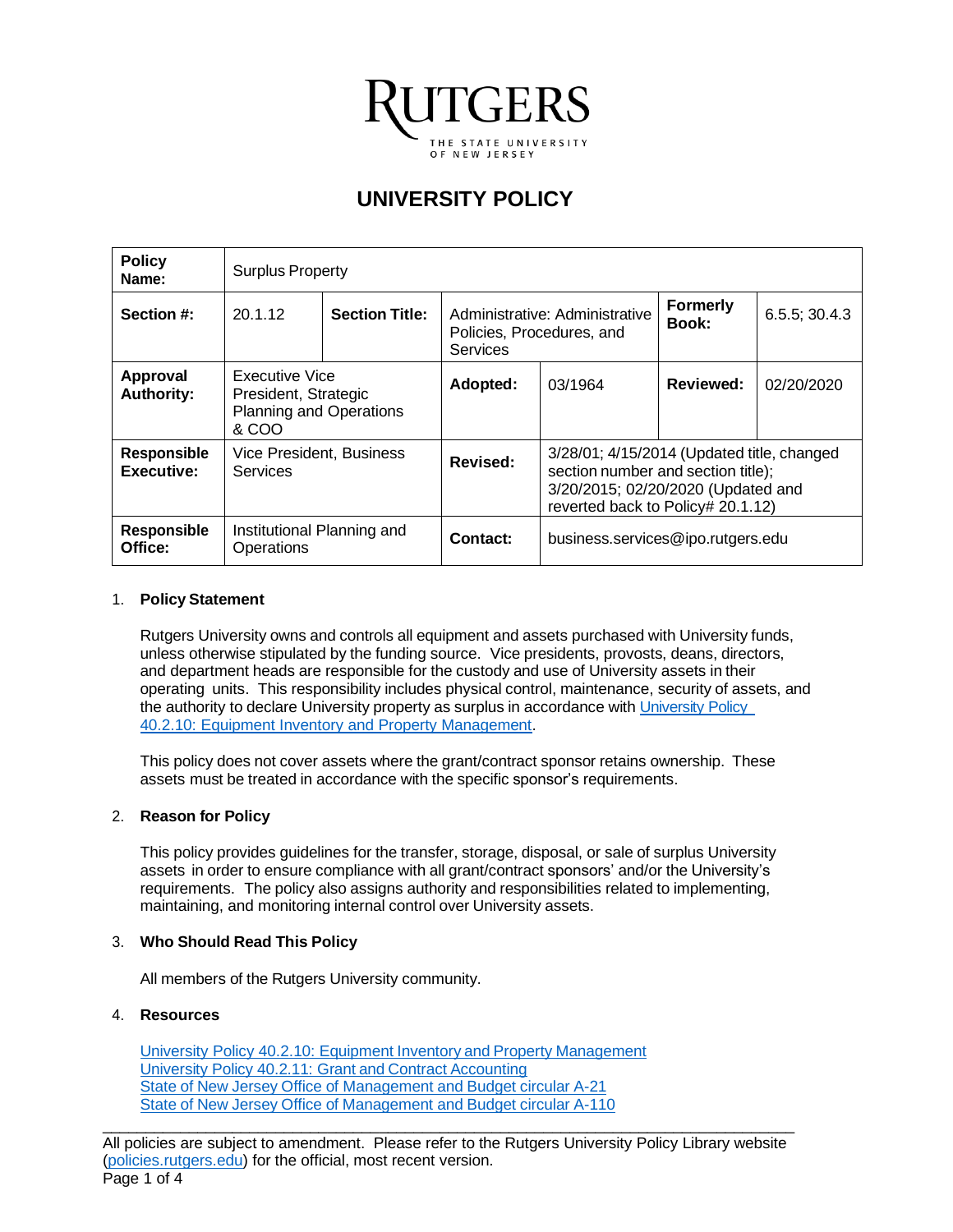# 5. **Definitions**

N/A

## 6. **The Policy**

## **I. Assigned Roles and Responsibilities for Surplus Property Process**

Surplus Operations, a unit of Business Services, administers property matters and is responsible for the centralized accounting and reporting of University surplus property. Surplus assets are those items at the University, which are either no longer in use, or for which there are no further plans for use, whether they are located within an operating unit of the University or have been transferred to Surplus for disposal. University assets include equipment, materials, supplies, objects of art, antiques, used furniture, library volumes, and museum pieces.

Authority to sell/dispose of surplus University assets is assigned through the Vice President for Business Services of the University to the:

- 1. University Librarian for books;
- 2. Director of Rutgers Environmental Health & Safety (REHS) for hazardous waste and radioactive materials;
- 3. Registrar for the Jane Voorhees Zimmerli Art Museum for artwork and museum pieces; and
- 4. Assistant Vice President for Business Services for all other surplus University assets excluding buildings and real estate.

The Supervisor of Surplus Operations ensures compliance with prudent business and artistic sales practices and reviews and approves the sale or disposal of artwork and/or museum pieces. Equipment and materials of a general nature, such as window air conditioners, classroom furnishings, and custodial equipment and supplies are not assigned to a specific division or department and are considered the responsibility of Institutional Planning and Operations (IP&O) to declare them as surplus.

The transfer or relocation of any radioactive materials, radiation producing machinery, bio-hazardous agents, or other hazardous materials must be approved by Rutgers Environmental Health and Safety (REHS).

#### **II. Sponsored Programs Surplus Property**

Unless instructed otherwise by the sponsoring agency, the title to most property purchased on sponsored programs passes to the University upon completion of the project rather than when the University pays for the property. As a result, it could be one to five or more years before the University assumes ownership of the property. After clear and unrestricted title passes to the University, the above policies and procedures apply when an item becomes a surplus University asset.

For additional information on post-award administration, please refer to the Division of Grant & Contract Accounting website at [http://postaward.rutgers.edu](http://postaward.rutgers.edu/) or view [University Policy:](https://policies.rutgers.edu/40211-currentpdf) [40.2.11: Grant and Contract Accounting.](https://policies.rutgers.edu/40211-currentpdf)

# **III. Property Disposal Procedures**

As a general practice, vice presidents, provosts, deans, directors, and department heads should regularly, and at least annually, review all University assets in their custody to determine if there is a surplus of items that are no longer of use to the unit. Surplus items may include redundant, obsolete, and damaged property, as well as items in usable condition that are no longer in current use because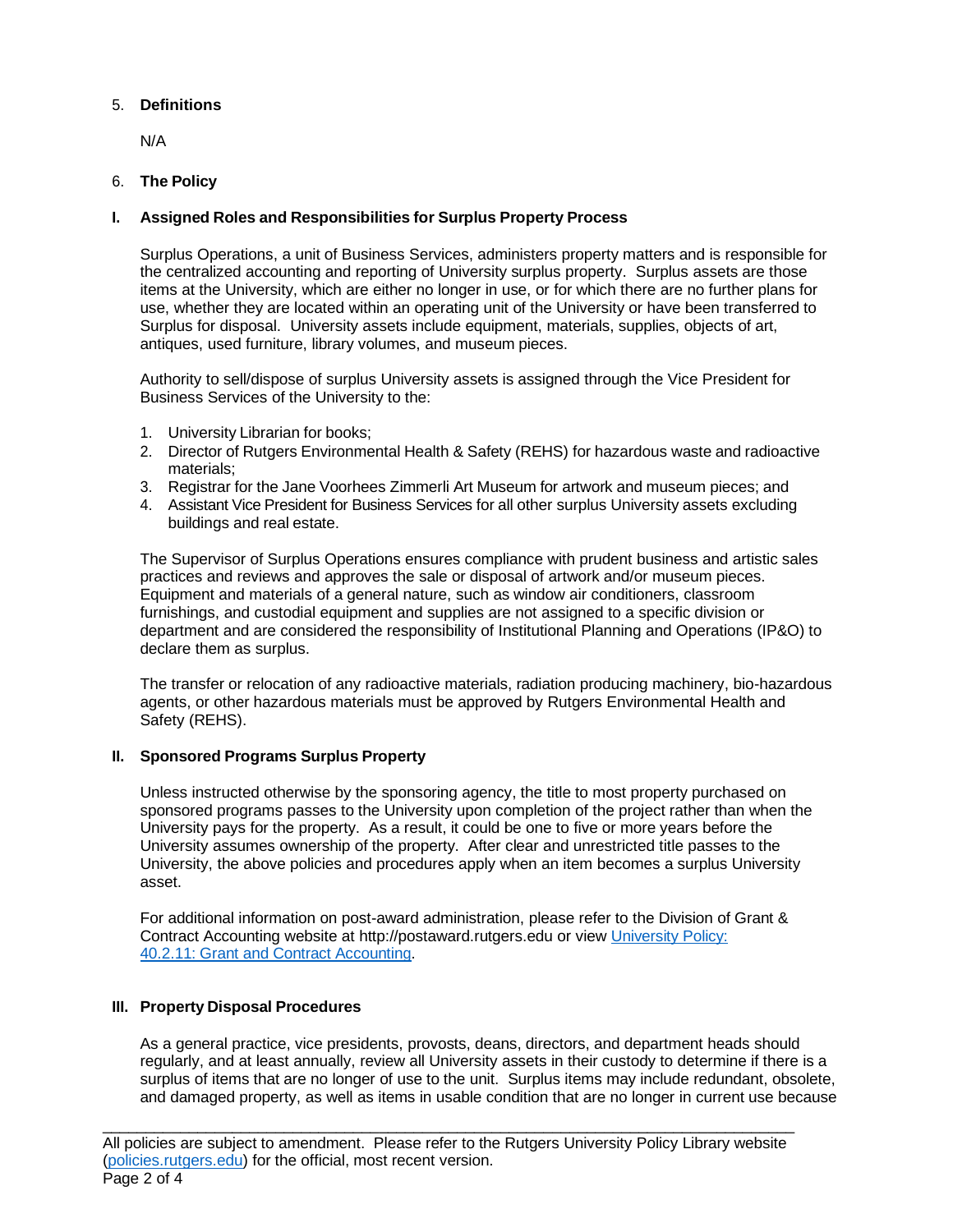of changed circumstances, (e.g., an expired contract, outdated computer equipment, old furniture). In most cases, timely disposal of such property will ensure the condition of the item is maintained and the University obtains maximum disposal value. All departments should establish an internal policy to control assets below the value tagged and tracked by Property Management. Any such internal policy should reference the University Policy Section 40.2.10: [Equipment Inventory and Property](https://policies.rutgers.edu/40210-currentpdf)  [Management.](https://policies.rutgers.edu/40210-currentpdf)

All surplus property must be transferred to Surplus promptly unless the department uses the item as a trade-in on a new purchase. A record should be kept of all property used as a trade-in. When not practical or possible due to size or installation constraints, a piece of equipment that cannot be moved from its location to the Surplus warehouse must still be sold or disposed of by Surplus.

To declare property as surplus and initiate disposition, the department must complete and submit an on-line request through the Rutgers Surplus [Request System.](https://ipo.rutgers.edu/bs/surplus-pickups) Upon receipt of the form, Surplus will contact the requestor and schedule a date for the removal.

- A. In instances of a large quantity of surplus or in the event of a room or building cleanout it will be billed as a move by the Material Services Department.
- B. If there are any costs incurred by Surplus Operations to facilitate the removal of the Surplus; these charges will be billed back to the originating department.
	- 1. Some examples but not limited to:
		- a. Electrician for electrical disconnects.
		- b. Plumbers for water or gas disconnects.
		- c. Needing to hire outside labor for large clean outs.

## **IV. Property Sale Procedures**

#### **A. Public Sales**

Surplus equipment may be offered for sale individually or in lots on a first come first served basis. Property will be available for sale at the Surplus Property warehouse to the general public with first consideration given to reuse within the University community. Income from the sale of surplus item(s) in excess of \$1,000 may be credited, if requested, to the original department that purchased the item(s). The Surplus department will apply a 20% fee for this service.

#### **B. Auctions**

Items within the University that are not repurposed can be put for public auctions.

# **C. ComputerEquipment:**

Surplus computer equipment, whether sold, donated or discarded is considered recyclable material by the New Jersey Department of Environmental Protection (NJ DEP). To ensure compliance with NJ DEP regulations, all computer equipment must be disposed of through the Surplus Department. When arranging for surplus pickup, the department requests pick up through the Rutgers Surplus System which can be completed on-line at the Surplus website [.](https://ipo.rutgers.edu/bs/surplus-pickups) Depending on the equipment's condition, there are different disposal regulations and documentation that apply. Due to the possible environmental liability issues, all disposal, sales and donations of computer equipment must be processed through Surplus.

Departments are responsible to ensure that data and software that reside on any computer, non-computer devices, disk or data storage medium is wiped clean prior to transfer or disposal as per Office of Information [Technology](https://rusecure.rutgers.edu/content/removing-data-discarded-computers-and-media-disk-wiping) guidelines.

In the event that an item is inoperable such that wiping is not reliably possible that item must be destroyed in an approved manner. The department may request that hard drives be destroyed rather than wiped clean for resale. Surplus will apply a fee for this service.